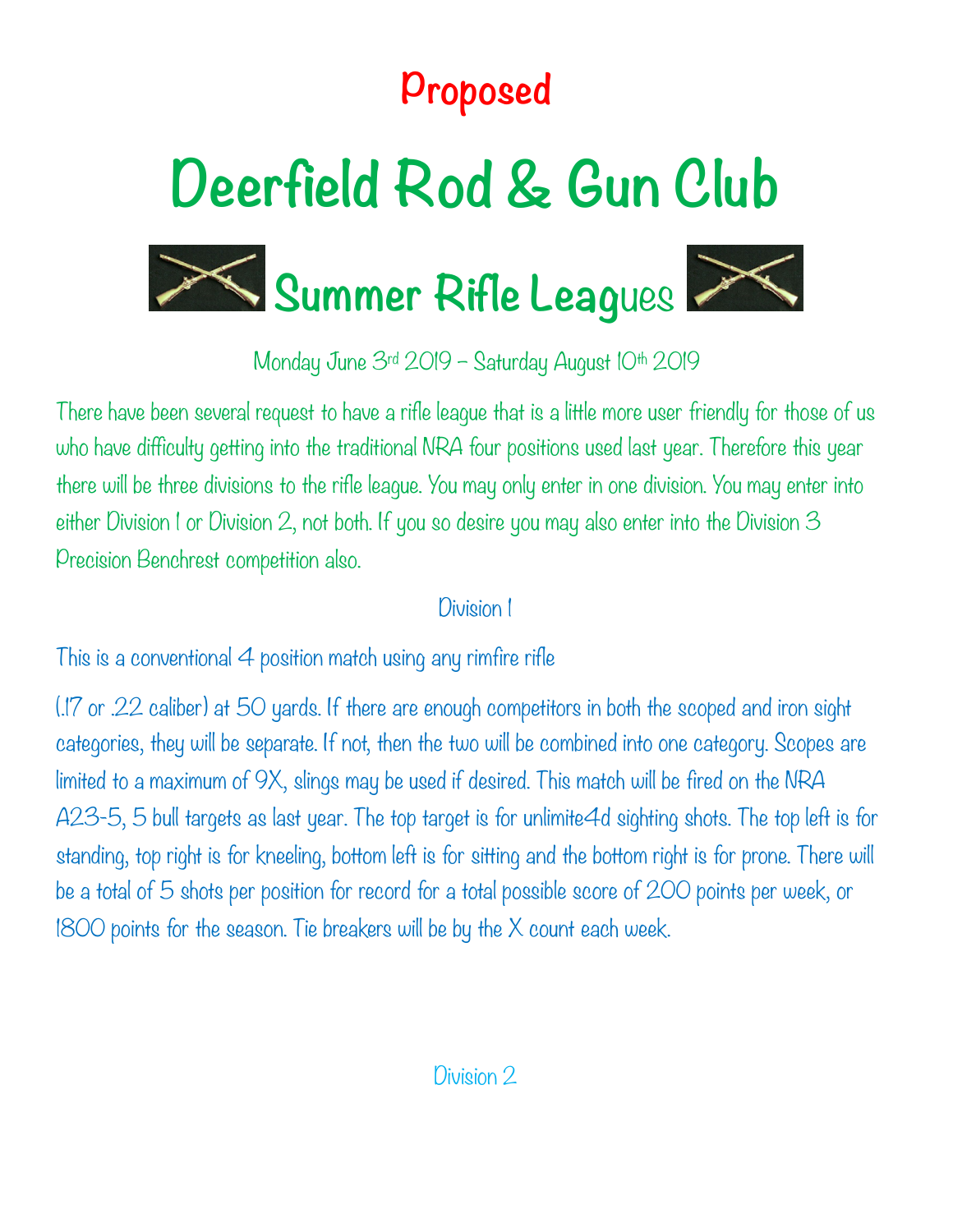This is a conventional 3 position match using any rimfire rifle

(.17 or .22 caliber) at 50 yards. In this competition individuals will shoot standing and prone then select which other position they desire to shoot in, kneeling or sitting. Once the competitor has made their position selection, they must continue shooting the standing, position of choice and prone for the entire season. If there are enough individuals shooting in each elective position they will be scored separately. If not the scores will be combined. This match will be fired on the NRA A23-5, 5 bull targets as last year. The top target is for unlimite4d sighting shots. The top left is for standing, top right is for kneeling or sitting, the bottom left is for prone. The bottom right target will not be fired at. Any rounds found in the bottom right will have the highest scoring hit in the prone position deducted from the aggregate. There will be a total of 5 shots per position for record for a total possible score of 200 points per week, or 1800 points for the season. Tie breakers will be by the X count each week for a possible score of 150 points or 1350 points for the season. Tie breakers will be by the X count each week.

#### Division 3

Division 3 is a precision benchrest competition to be fired from the bench at IOO yards. The purpose of this competition is to fire a total of two five round strings into two targets per week attempting to shoot the smallest possible group. The standard NRA TQ-4 100-yard smallbore rifle target will be used by all categories. Scoring will be accomplished by the measurement of the group size utilizing digital dial calipers. The groups will be measured to include edge to edge paper tears. Group size will be adjusted based upon the caliber of the rifle being used. There will be 3 categories of competition in this division.

### Category A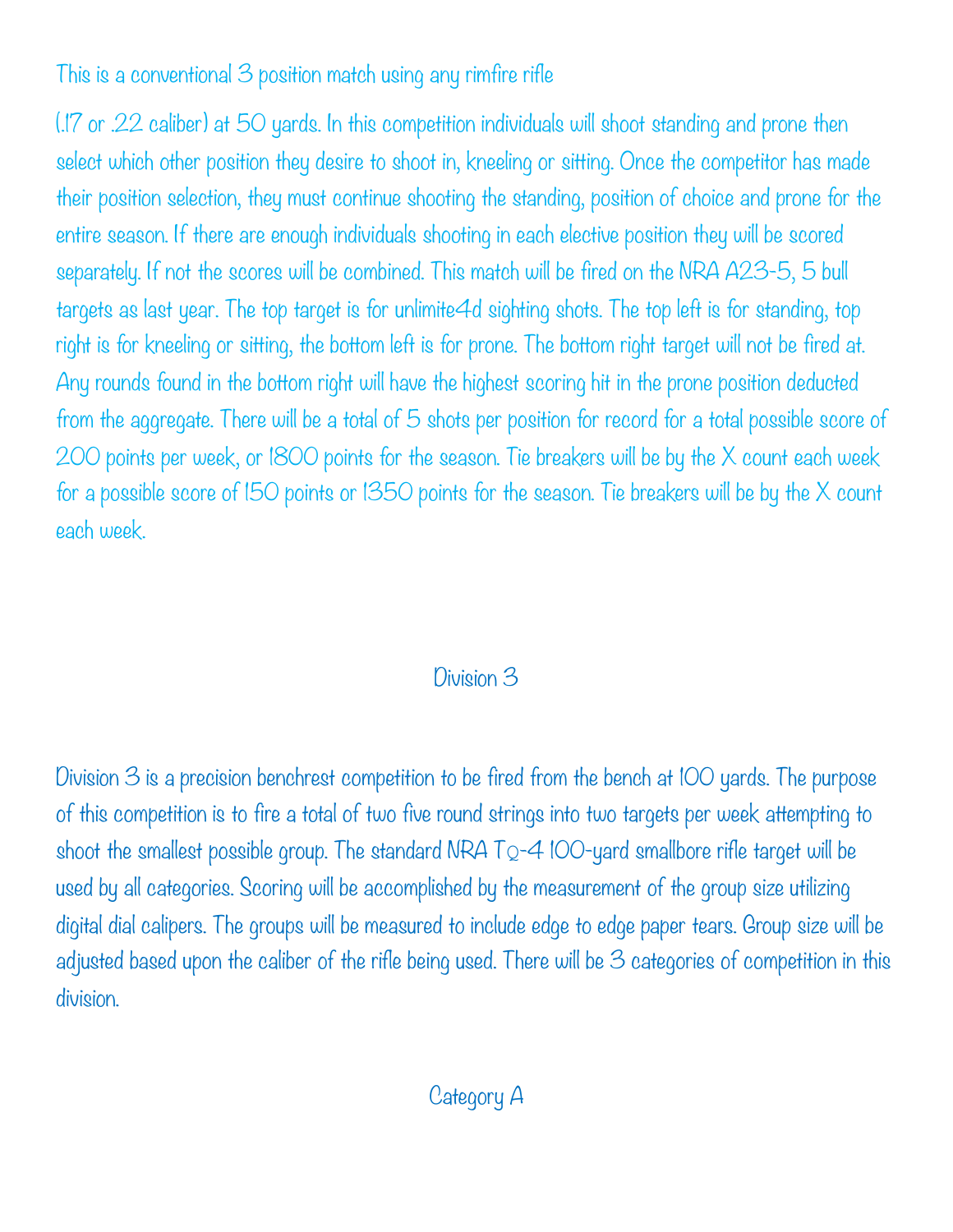Category A will be composed of both conventional and MSR rimfire rifles. The rifles may be chambered for .17 or .22 caliber. Scopes and slings and one sandbag will be allowed. No mechanical rests (lead sleds or similar) are allowed. All shots must be fired from the shoulder benchrest position.

#### Category B

Category B will be composed of both conventional and MSR centerfire rifles in any caliber from .223 (5.56 mm) up to and including .30 caliber. Scopes, slings and one sandbag are allowed. No mechanical rests (lead sled or similar) are allowed. All shots must be fired from the shoulder benchrest position. Individuals must select the caliber of the rifle they will be using for this competition and shoot only in that caliber.

#### Category C

Category C will be composed of any rifle determined by the manufacturer to be a Precision Rifle in any caliber up to and including .30 caliber. Please note that Precision Rifles in .22 rimfire will be competing in this class along with centerfire. Scopes, slings and one sandbag are allowed. No mechanical rests (lead sleds or similar) are allowed. All shots must be fired from the shoulder benchrest position.

The matches and categories shown above are proposed at this time. In order for any of the above to happen there should be at least 5 individuals signed up for each Division/Category. Categories may be combined if there are not enough people interested in any one, or cancelled entirely if there is no support from the competitors. Comments and recommendations regarding this proposal are more than welcome.

Please address all comments, questions and recommendations via email to [TeriAnne4u@aol.com](mailto:TeriAnne4u@aol.com). The proposal period will end on Wednesday March  $18<sup>th</sup>$ . At that time there will be an organizational meeting